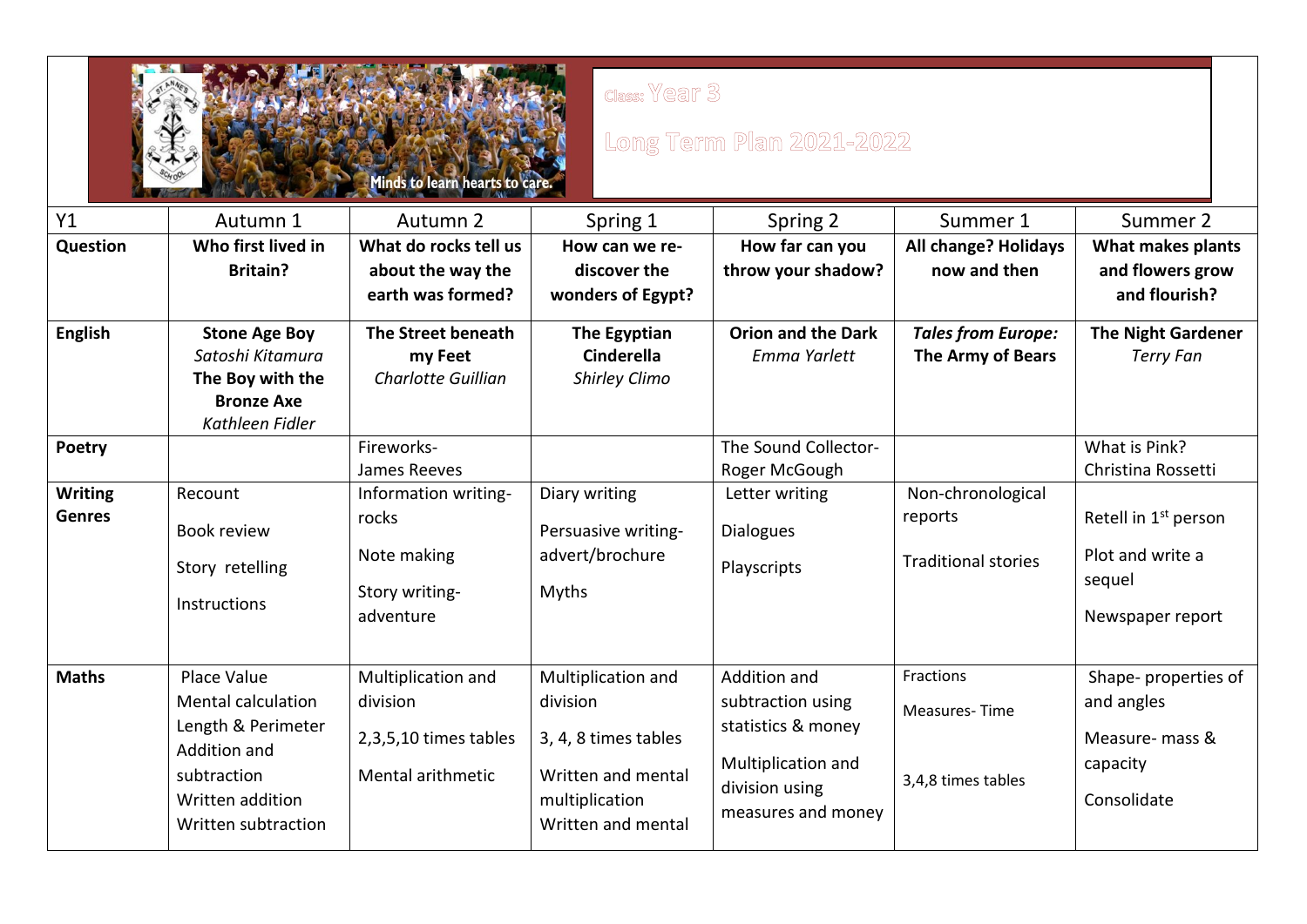| <b>Science</b> | Forces and Magnets:<br>What's the<br>attraction?                                                                                                                                                                                                                                                                                | Rocks:<br>What do rocks tell us<br>about the way the<br>earth was formed? | division<br>Money<br><b>Statistics</b>                                                                                                                                                                                                                         | Fractions<br>Light and Dark:<br>How far can you<br>throw your shadow? | <b>Plants and Animals:</b><br>(Animals including<br>humans)                                      | <b>Plants and Animals:</b><br>(Animals including<br>humans) |
|----------------|---------------------------------------------------------------------------------------------------------------------------------------------------------------------------------------------------------------------------------------------------------------------------------------------------------------------------------|---------------------------------------------------------------------------|----------------------------------------------------------------------------------------------------------------------------------------------------------------------------------------------------------------------------------------------------------------|-----------------------------------------------------------------------|--------------------------------------------------------------------------------------------------|-------------------------------------------------------------|
| <b>History</b> | Who were Britain's<br>first builders?<br>Changes in Britain<br>Stone Age to Iron<br>Age<br>Focus: building and<br>technology in earliest<br>settlements, key<br>features of an era,<br>chronology<br>(sequence and<br>duration) change<br>over time, using<br>artefacts as primary<br>sources, awareness<br>of representations. |                                                                           | Why did the Ancient<br><b>Egyptians build</b><br>pyramids?<br>Achievements of<br>earliest civilisations-<br>Ancient Egypt<br>Focus: key features<br>of early civilisation,<br>chronology,<br>causation, use of<br>primary sources<br>(supported<br>inferences) |                                                                       | All change? Holidays<br>now and then<br>Comparison over<br>time: now, 1950s,<br>Victorian period |                                                             |
|                |                                                                                                                                                                                                                                                                                                                                 |                                                                           |                                                                                                                                                                                                                                                                |                                                                       |                                                                                                  |                                                             |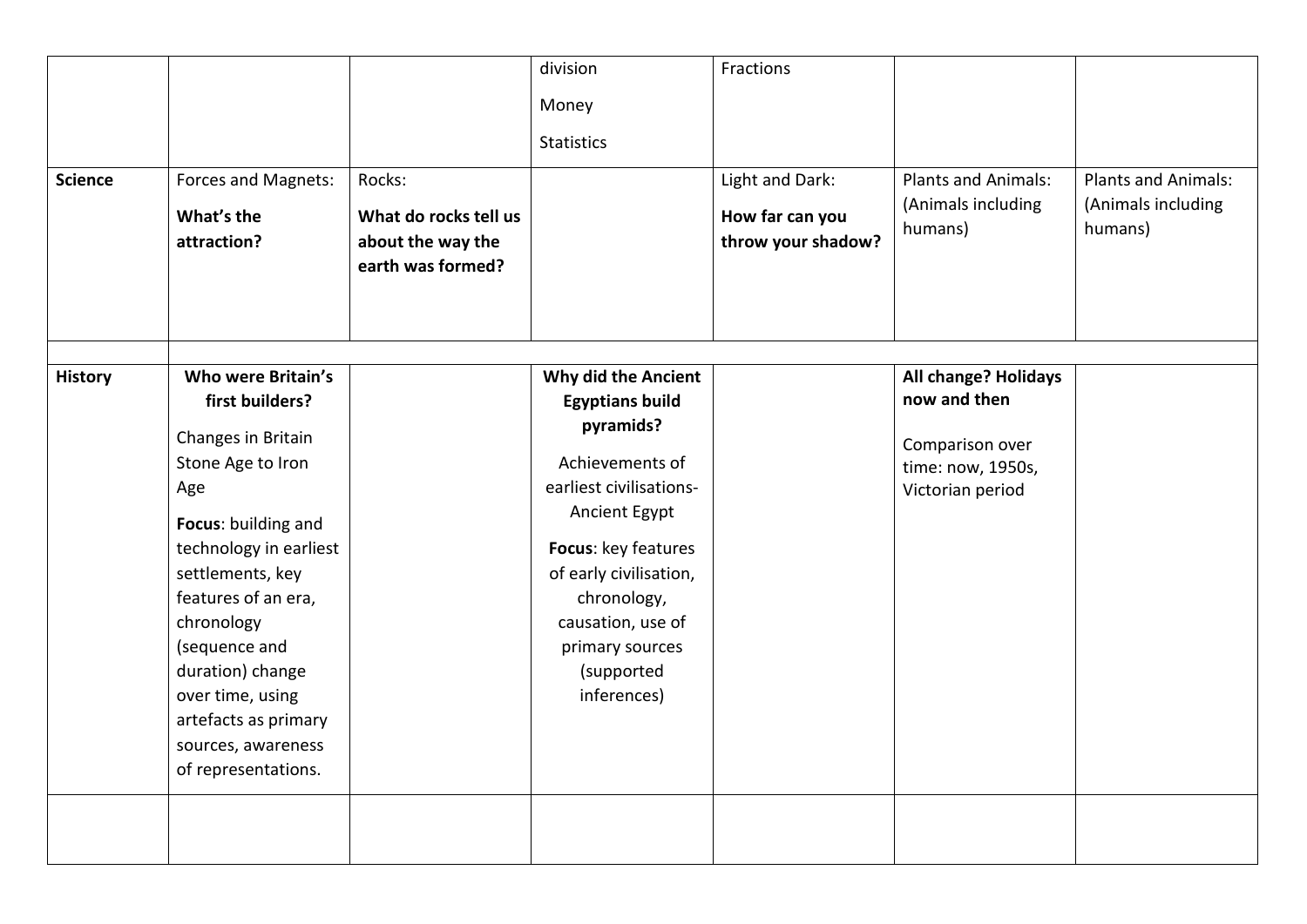| Geography                                                                        |                                                                                                                                                        | <b>Volcanoes</b><br>What is a volcano &<br>its features? Where<br>are volcanoes<br>located?What types<br>of volcanoes are<br>there? Why do<br>people live near<br>volcanoes?<br>Focus:<br>Location & place<br>Cause and effect |                                                                                                                                                                                                                                                    | Why is the Nile<br>special?<br>The Nile-River in the<br>Sand (text) What are<br>river features? What<br>are rivers used for?<br>Focus: rivers-their<br>formation, features<br>and impact    |                                                                                                                                                                                                                                                                                           | A tour of Europe-A<br>European study<br>Focus: Location and<br>place                                                          |
|----------------------------------------------------------------------------------|--------------------------------------------------------------------------------------------------------------------------------------------------------|--------------------------------------------------------------------------------------------------------------------------------------------------------------------------------------------------------------------------------|----------------------------------------------------------------------------------------------------------------------------------------------------------------------------------------------------------------------------------------------------|---------------------------------------------------------------------------------------------------------------------------------------------------------------------------------------------|-------------------------------------------------------------------------------------------------------------------------------------------------------------------------------------------------------------------------------------------------------------------------------------------|-------------------------------------------------------------------------------------------------------------------------------|
| <b>Computing</b><br><b>Digital</b><br>Literacy/<br><b>Digital</b><br>Citizenship | Rapid Router - levels 1-18<br>(https://www.codeforlife.<br>education/rapidrouter/)h<br>ttps://hourofcode.com/u<br>k/learn - find appropriate<br>coding | <b>Staying Safe Smart</b><br>Crew Videos and lesson<br>resources. Covering a<br>range of areas) Video :-<br>http://www.childnet.c<br>om/resources/the-<br>adventures-of-kara-                                                  | Scratch - basic use of<br>Scratch<br>Adding instructions /<br>changing sprite Make a<br>complex screen with<br>more complex moves<br>Use a storyboard to plan<br>an animation in Scratch,<br>include movements,<br>sounds and hiding<br>characters | <b>Staying Safe Create</b><br>posters to demonstrate<br>understanding of key<br>issues. (Publisher or<br>Pages)http://www.kids<br>mart.org.uk/teachers/K<br>S2/lessonplans.aspx<br>Power of | <b>Probots - Make</b><br>instructions-use Probots<br>to predict and debug<br>instructions . Routes<br>Round a map of the UK<br>using Probots<br>Make a square / initial of<br>name / hexagon / rocket<br>(floor Textease Turtle/J2E<br>- on screen turtle. Draw<br>shapes / make pictures | The Key to Keywords<br>Common Sense Media<br>https://www.commons<br>ense.org/education/les<br>son/the-key-to-<br>keywords-3-5 |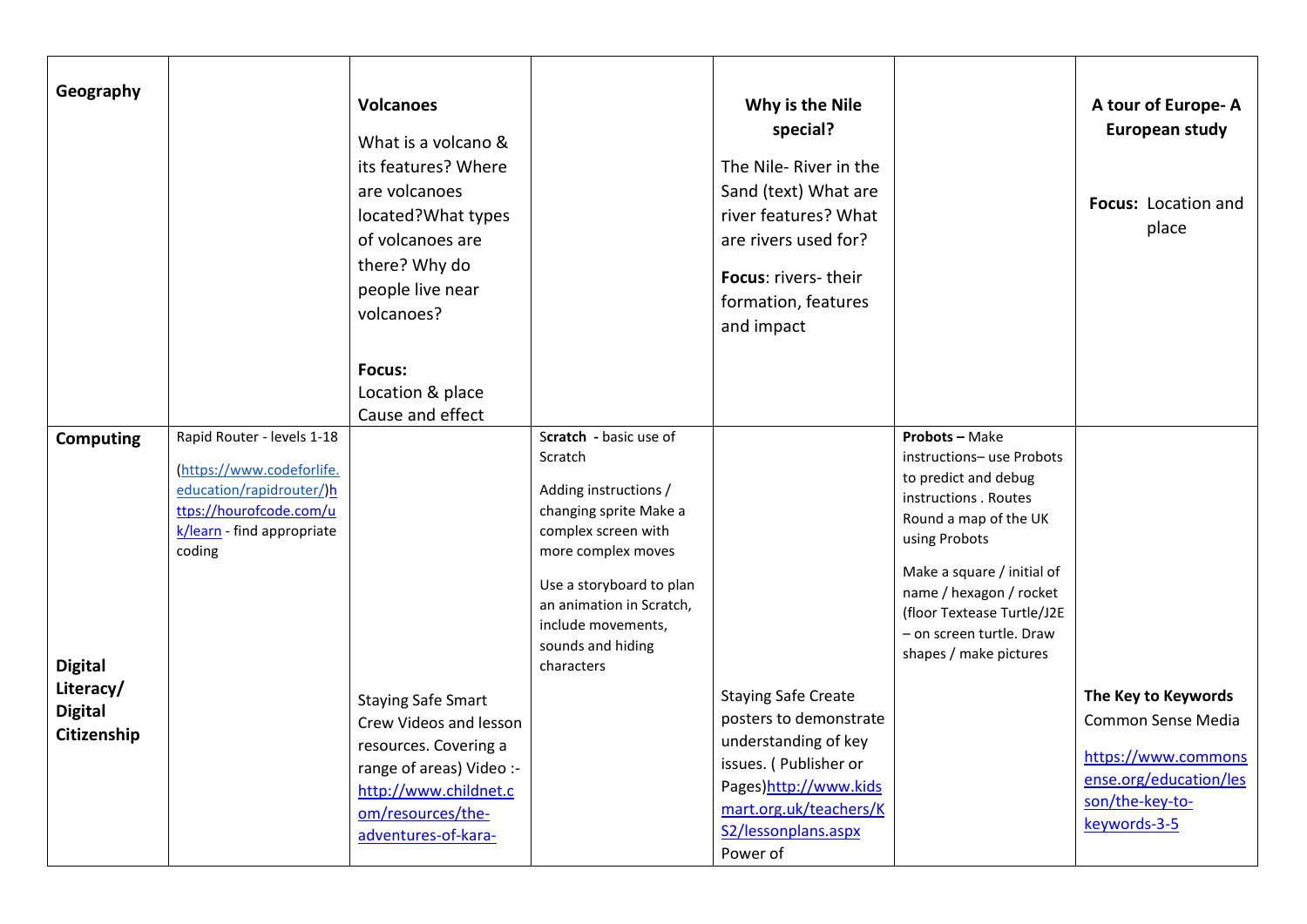| ICT:<br>Communication<br><b>Publishing and</b>                     | Stone Age song -                                                                                                                                                                                                                  | winston-and-the-<br>smart-crewPasswords<br>https://www.commons<br>ense.org/education/dig<br>ital-<br>citizenship/lesson/pass<br>word-power-up | Wonders of Egypt - use<br>Microsoft Word to<br>create an information | wordshttps://www.co<br>mmonsense.org/educa<br>tion/lesson/the-<br>power-of-words-3-5<br>https://www.common<br>sense.org/education/d<br>igitalcitizenship/lesson<br>/the-power-of-words | Make an instruction<br>leaflet for gardeners<br>How to groweg leeks                     | Use to search for Greeks<br><b>Keeping information</b><br>private<br>https://www.commonsense.<br>org/education/lesson/privat<br>e-and-personal-information-<br>$3 - 5$ |
|--------------------------------------------------------------------|-----------------------------------------------------------------------------------------------------------------------------------------------------------------------------------------------------------------------------------|-----------------------------------------------------------------------------------------------------------------------------------------------|----------------------------------------------------------------------|----------------------------------------------------------------------------------------------------------------------------------------------------------------------------------------|-----------------------------------------------------------------------------------------|------------------------------------------------------------------------------------------------------------------------------------------------------------------------|
| collaborating<br><b>Digital video</b><br><b>Digital</b><br>Imagery | https://www.lyricsfrea<br>k.com/h/horrible+histo<br>ries/stone+age+song_2<br>0982118.html<br>https://www.dailymoti<br>on.com/video/x2q00m<br>n Compose your own<br>Stone Age song / rap<br>/ Film using Imovie<br>Garage Band app |                                                                                                                                               | piece.<br>Egyptian Art- add<br>images and amend                      |                                                                                                                                                                                        | Word / Publisher)                                                                       | Research a European<br>country using the<br>internet and create a<br>powerpoint                                                                                        |
| <b>RE</b>                                                          | How do Hindus<br>worship?                                                                                                                                                                                                         | How and why is<br>Advent important to<br>Christians?                                                                                          | What can we learn<br>about Christian<br>symbols and beliefs?         | What do Christians<br>remember on Palm<br>Sunday?                                                                                                                                      | What do Hindus<br>believe and how does<br>this affect the way<br>they live their lives? |                                                                                                                                                                        |
| <b>PE</b>                                                          | Tag Rugby skills and<br>game                                                                                                                                                                                                      | Gymnastics                                                                                                                                    | Swimming<br>Health-Related<br><b>Fitness</b>                         | Swimming<br><b>OAA</b>                                                                                                                                                                 | Swimming<br><b>Athletics</b><br>Kwik cricket skills                                     | Swimming<br><b>Quadkids Athletics</b><br><b>Tennis Skills</b>                                                                                                          |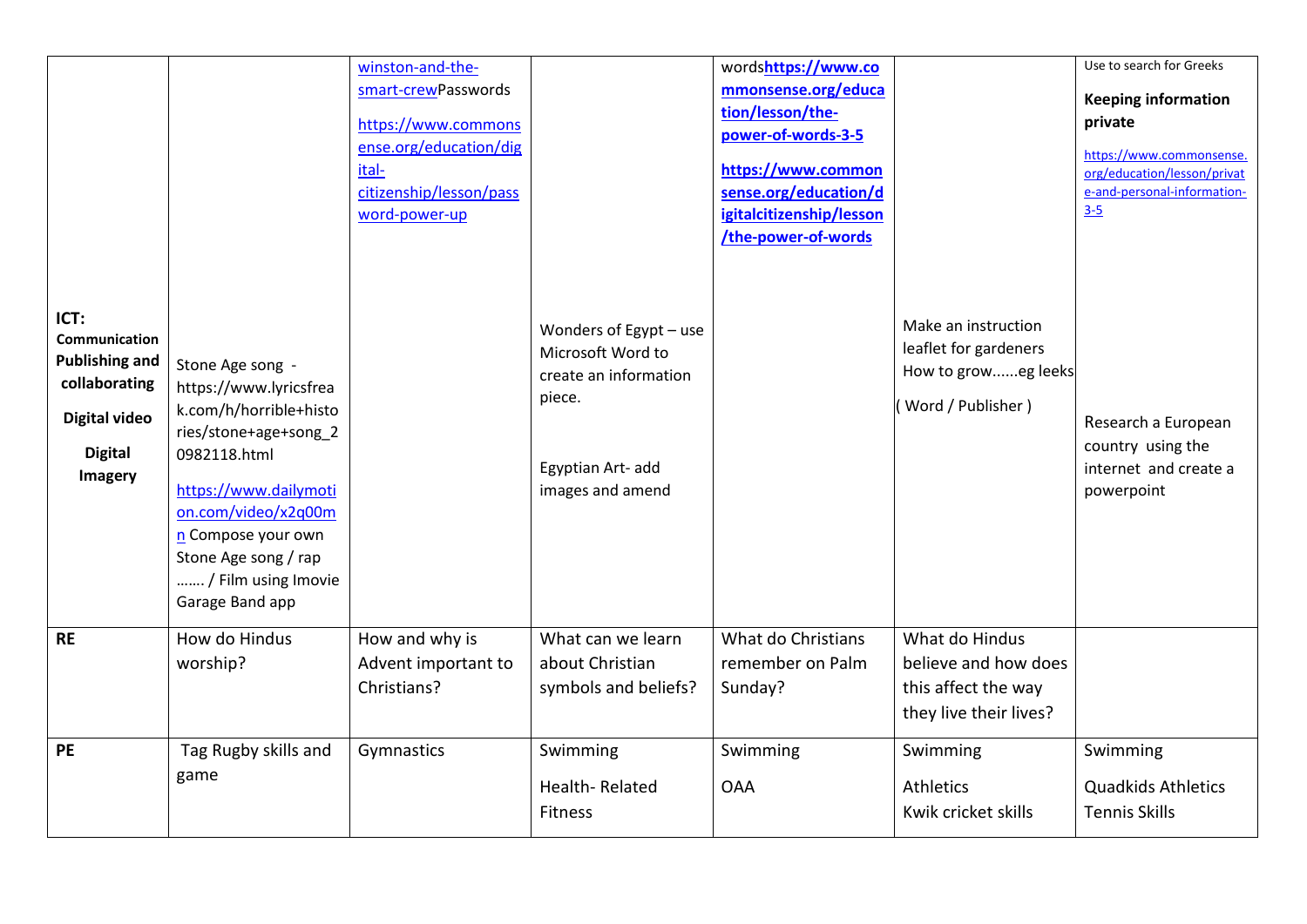| <b>Music</b>                                                                                                                                                                                                                                                                                                                                                                                                                                                                                                                                                                                                                                                    | Singing throughout the year                                                                                                                                                                                                                                                                                                                                                                                                                                                                                                         |                                                                                                                                                                                  |  | <b>Recorder and Musical Notation</b>                                                                                                                                                                    |                                                                                         | Seaside songs                                                                                                                                                                             |  |
|-----------------------------------------------------------------------------------------------------------------------------------------------------------------------------------------------------------------------------------------------------------------------------------------------------------------------------------------------------------------------------------------------------------------------------------------------------------------------------------------------------------------------------------------------------------------------------------------------------------------------------------------------------------------|-------------------------------------------------------------------------------------------------------------------------------------------------------------------------------------------------------------------------------------------------------------------------------------------------------------------------------------------------------------------------------------------------------------------------------------------------------------------------------------------------------------------------------------|----------------------------------------------------------------------------------------------------------------------------------------------------------------------------------|--|---------------------------------------------------------------------------------------------------------------------------------------------------------------------------------------------------------|-----------------------------------------------------------------------------------------|-------------------------------------------------------------------------------------------------------------------------------------------------------------------------------------------|--|
|                                                                                                                                                                                                                                                                                                                                                                                                                                                                                                                                                                                                                                                                 | Hindu theme songs                                                                                                                                                                                                                                                                                                                                                                                                                                                                                                                   |                                                                                                                                                                                  |  |                                                                                                                                                                                                         |                                                                                         |                                                                                                                                                                                           |  |
| Art                                                                                                                                                                                                                                                                                                                                                                                                                                                                                                                                                                                                                                                             | <b>Generating Ideas</b><br>NC Attainment target: To use drawing, painting and sculpture to<br>develop and share their ideas, experiences and imagination<br>Gather and review information, references and resources related to<br>their ideas and intentions<br>NCEAD Progression: Use a sketchbook for different purposes,<br>including recording observations, planning and shaping ideas.                                                                                                                                        |                                                                                                                                                                                  |  | Project 1: Egyptian Art<br>Task 1: Create an information leaflet or poster<br>about Egyptian art using information from                                                                                 |                                                                                         | <b>Project 1: House Monoprints</b><br>Task 1: Children draw from secondary sources of<br>houses from their local environment in their                                                     |  |
| <b>Making</b><br>NC Attainment target: Use a range of materials creatively to design<br>and make products. To develop a wide range of techniques in using<br>colour, pattern, texture, line, shape, form and space<br><b>NCEAD Progression:</b> Develop practical skills by experimenting with,<br>and testing the qualities of a range of different materials and<br>techniques.<br>Select, and use appropriately, a variety of materials and techniques<br>in order to create their own work.<br><b>Evaluating</b><br>NC Attainment target: Describing the differences and similarities<br>between different practices and disciplines, making links to work. |                                                                                                                                                                                                                                                                                                                                                                                                                                                                                                                                     | internet sites. Describe WHAT kind of art they<br>made (focus on one or more) HOW they made art<br>and WHY.                                                                      |  | sketchbooks. Outside walking trip to draw houses<br>in the local environment creating simple outline<br>drawings with pencil.<br>Task 2: Make a simple monoprint from the                               |                                                                                         |                                                                                                                                                                                           |  |
|                                                                                                                                                                                                                                                                                                                                                                                                                                                                                                                                                                                                                                                                 |                                                                                                                                                                                                                                                                                                                                                                                                                                                                                                                                     | Task 2: Egyptian Collage<br>• Use black and white images of Egyptian art in<br>different sizes and scales.<br>• Ask the pupils to select their favourites then<br>cut these out. |  | drawings by rolling ink onto a surface, laying<br>some drawing paper onto it and copying the<br>house drawing. Experiment to find other,<br>interesting ways to do this.                                |                                                                                         |                                                                                                                                                                                           |  |
|                                                                                                                                                                                                                                                                                                                                                                                                                                                                                                                                                                                                                                                                 | NCEAD Progression: Take the time to reflect upon what they like<br>and dislike about their work in order to improve it.<br><b>Knowledge</b><br>NC Attainment target: About the work of a range of artists, craft<br>makers and designers, describing the differences and similarities<br>between different practices and disciplines<br>About and describe the work of some artists, craftspeople, architects<br>and designers and be able to explain how to use some of the tools<br>and techniques they have chosen to work with. |                                                                                                                                                                                  |  | • Arrange on an A3 size sheet of card to create a<br>full and interesting composition.<br>• Draw Egyptian patterns or hieroglyphs in the<br>and area.<br>• Stick on to a strong card background to give | background to make full use of the space                                                | <b>Project 2: Funny Fish</b><br>Draw fish from black and white illustrations. Use<br>this knowledge to produce imaginative and<br>amusing designs for 'funny fish'.                       |  |
|                                                                                                                                                                                                                                                                                                                                                                                                                                                                                                                                                                                                                                                                 | <b>Project 1: Stone Age</b>                                                                                                                                                                                                                                                                                                                                                                                                                                                                                                         | A. Pupils use several methods to create Stone<br>Age cave paintings and drawings, drawing their<br>favourite animal in pencil or crayon as                                       |  | support.<br>• Use PVA glue to stick textures such as sand,<br>rice over some areas.<br>• You might also build some areas up by cutting                                                                  | <b>Project 3: Playdough Printing</b><br>Using the houses and fish from projects 1 and 2 |                                                                                                                                                                                           |  |
|                                                                                                                                                                                                                                                                                                                                                                                                                                                                                                                                                                                                                                                                 | appropriate and copying some of the style of<br>prehistoric art images .Peer evaluation to suggest<br>improvements, such as adding more detail,                                                                                                                                                                                                                                                                                                                                                                                     |                                                                                                                                                                                  |  | out shapes from neoprene foam and<br>gluing this over.<br>• Paint the final compositions using thick paint.<br>• Go over the outlines of the paint with black<br>marker.                                |                                                                                         | Artists Studied: Images of the local environment<br>Link to the images of the local environment by<br>famous local artist Norman Cornish.<br>Progression: Good progress will be evidenced |  |
|                                                                                                                                                                                                                                                                                                                                                                                                                                                                                                                                                                                                                                                                 | correcting shapes, adding fur, colour or pattern.<br>Pupils are to paint their design onto a textured<br>surface, using a range of methods. Method 1:                                                                                                                                                                                                                                                                                                                                                                               |                                                                                                                                                                                  |  | Task 3: Use the Hieroglyphics writing symbols                                                                                                                                                           |                                                                                         | through drawings of the local environment in<br>sketchbooks. Compositional skills will be                                                                                                 |  |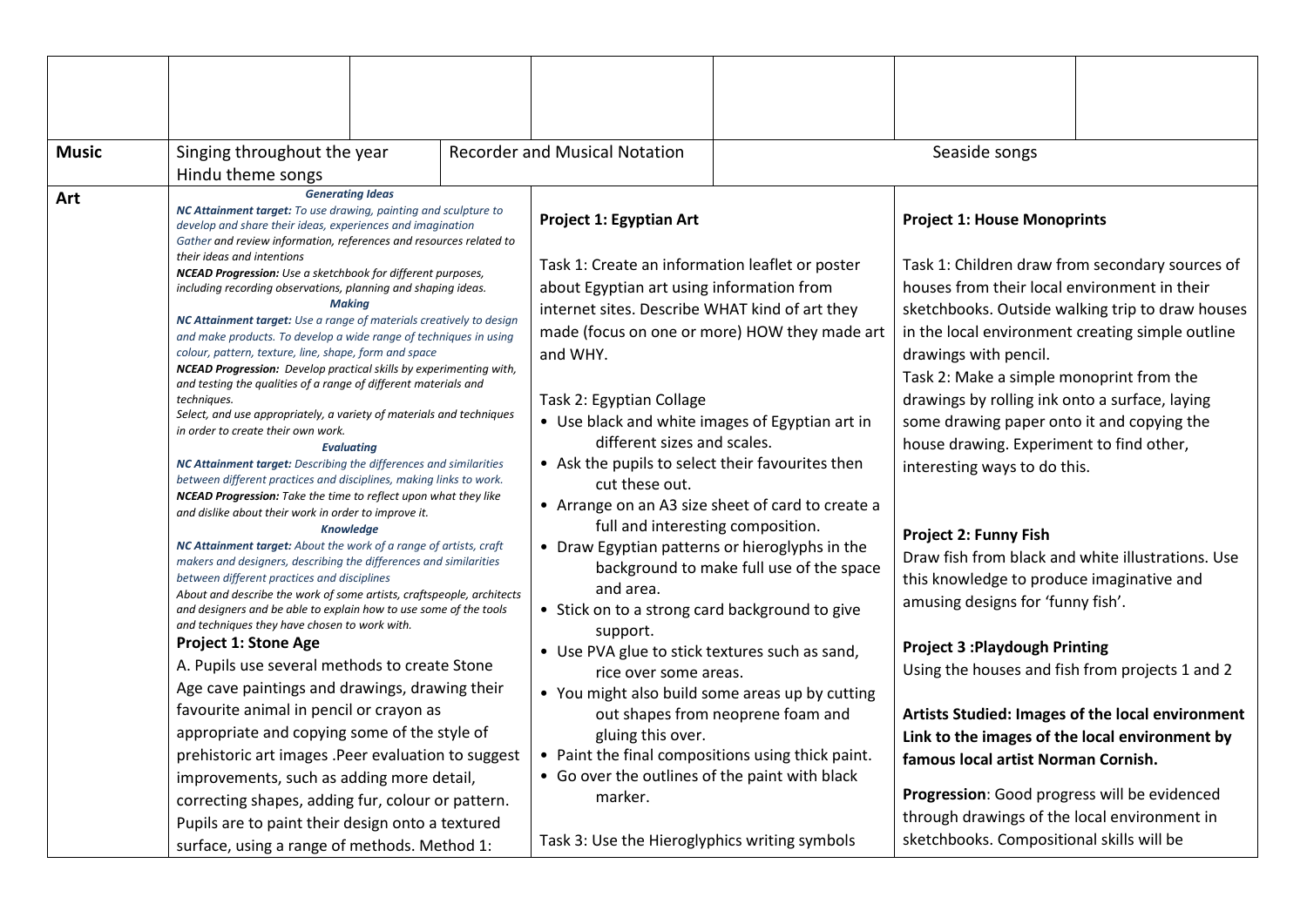|            | Rub crushed charcoal and chalk pastel over sugar<br>paper and spray with fixative. Draw the animal<br>designs using charcoal, chalk or pastel sticks or<br>with paper stumps rubbed in crushed charcoal<br>powder. Method 2: Create textured backgrounds<br>by spattering and spraying diluted ink onto<br>cartridge paper then leave to dry. Paint the<br>designs with paint brushes or fingers. Method 3:<br>Use PVA glue to create textured backgrounds by<br>sticking cous cous, Bulgar wheat, lentils, course<br>flour, seeds or sand to strong card then paint<br>rock-like colours with poster paint. Paint designs<br>onto the dried surface using thick paint.<br>B: Make handprints on textured surfaces similar<br>to the handprints found on many cave walls<br>around the world. Place hands into trays of child-<br>safe paint and apply to paper or paint around a<br>hand with a brush for a negative image.<br><b>Artists Studied: Prehistoric</b><br>Progression: Progress will be evidenced from<br>drawing of animals from secondary sources using<br>a range of media to develop their skill. They will<br>use charcoal to draw on larger scales and create<br>textured surface paintings of their favourite<br>animals in the style of cave art. They will work<br>collaboratively to create a large scale handprint<br>work of art in a prehistoric style. | system to decorate a letter or letters from your<br>name. Draw out a letter about A5 size lightly in<br>pencil, then decorate it with Egyptian symbols.<br>Can you adapt the shape of the symbol into the<br>shape of your letter?<br><b>Artists Studied: Egyptian</b><br>Progression: Good progress will be evidenced<br>from the range of artwork: working from sources<br>to produce a design for a poster or leaflet,<br>investigating historical art forms, creating<br>textured, patterned and painted art and<br>designing hieroglyphic nameplates. | enhanced by selecting areas to develop into<br>prints, then improving knowledge and<br>understanding of printmaking. Further studies of<br>fish using cross-hatch techniques and black<br>outline drawings will develop drawing skills and<br>ability to use imagination will develop through<br>design exercises.<br>No longer linked as topics have changed |
|------------|-----------------------------------------------------------------------------------------------------------------------------------------------------------------------------------------------------------------------------------------------------------------------------------------------------------------------------------------------------------------------------------------------------------------------------------------------------------------------------------------------------------------------------------------------------------------------------------------------------------------------------------------------------------------------------------------------------------------------------------------------------------------------------------------------------------------------------------------------------------------------------------------------------------------------------------------------------------------------------------------------------------------------------------------------------------------------------------------------------------------------------------------------------------------------------------------------------------------------------------------------------------------------------------------------------------------------------------------------------------------------------------|------------------------------------------------------------------------------------------------------------------------------------------------------------------------------------------------------------------------------------------------------------------------------------------------------------------------------------------------------------------------------------------------------------------------------------------------------------------------------------------------------------------------------------------------------------|---------------------------------------------------------------------------------------------------------------------------------------------------------------------------------------------------------------------------------------------------------------------------------------------------------------------------------------------------------------|
| <b>DT</b>  | Textiles: 2D Shapes to 3D Products Autumn 1                                                                                                                                                                                                                                                                                                                                                                                                                                                                                                                                                                                                                                                                                                                                                                                                                                                                                                                                                                                                                                                                                                                                                                                                                                                                                                                                       | Structures: Shell Structures - Make an Egyptian                                                                                                                                                                                                                                                                                                                                                                                                                                                                                                            | Food: Healthy and varied diet- Make a                                                                                                                                                                                                                                                                                                                         |
|            | <b>Mechanical Systems: Pneumatics Autumn 2</b>                                                                                                                                                                                                                                                                                                                                                                                                                                                                                                                                                                                                                                                                                                                                                                                                                                                                                                                                                                                                                                                                                                                                                                                                                                                                                                                                    | themed mystery box                                                                                                                                                                                                                                                                                                                                                                                                                                                                                                                                         | healthy pizza                                                                                                                                                                                                                                                                                                                                                 |
| <b>MFL</b> | Greetings/ Numbers 1-15/ Colours/ Months/                                                                                                                                                                                                                                                                                                                                                                                                                                                                                                                                                                                                                                                                                                                                                                                                                                                                                                                                                                                                                                                                                                                                                                                                                                                                                                                                         | Animals/ likes and dislikes/ playground                                                                                                                                                                                                                                                                                                                                                                                                                                                                                                                    | Food, fruit and vegetables/ likes & dislikes/                                                                                                                                                                                                                                                                                                                 |
| (Spanish)  | Christmas celebrations                                                                                                                                                                                                                                                                                                                                                                                                                                                                                                                                                                                                                                                                                                                                                                                                                                                                                                                                                                                                                                                                                                                                                                                                                                                                                                                                                            | games/colours/Easter celebrations                                                                                                                                                                                                                                                                                                                                                                                                                                                                                                                          | commands/ where you live/ Spanish stories                                                                                                                                                                                                                                                                                                                     |